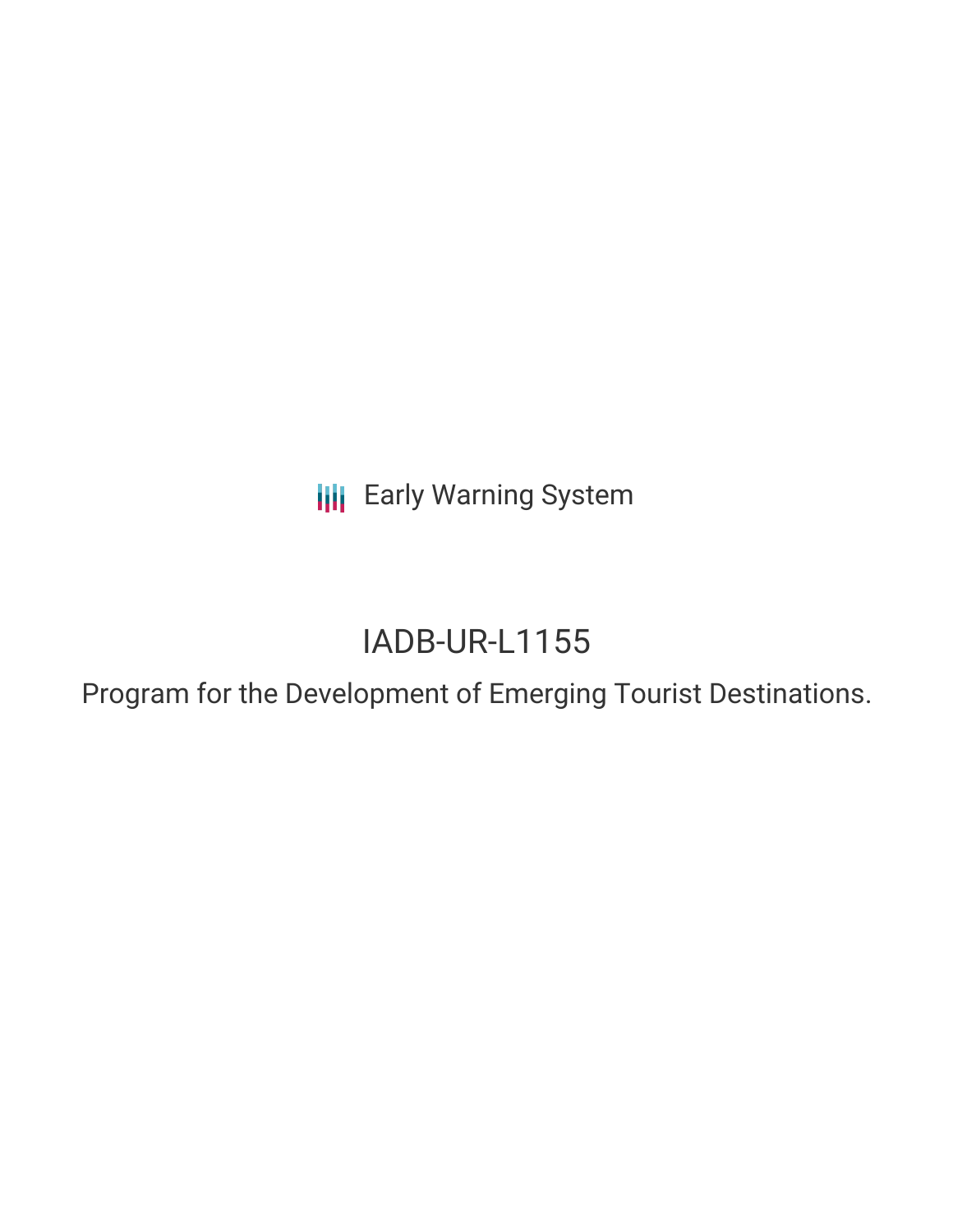

#### **Quick Facts**

| <b>Countries</b>               | Uruguay                                |
|--------------------------------|----------------------------------------|
| <b>Financial Institutions</b>  | Inter-American Development Bank (IADB) |
| <b>Status</b>                  | Approved                               |
| <b>Bank Risk Rating</b>        | B                                      |
| <b>Voting Date</b>             | 2019-07-30                             |
| <b>Borrower</b>                | Government of Uruguay                  |
| <b>Sectors</b>                 | Infrastructure                         |
| <b>Investment Type(s)</b>      | Loan                                   |
| <b>Investment Amount (USD)</b> | $$6.00$ million                        |
| <b>Project Cost (USD)</b>      | \$7.25 million                         |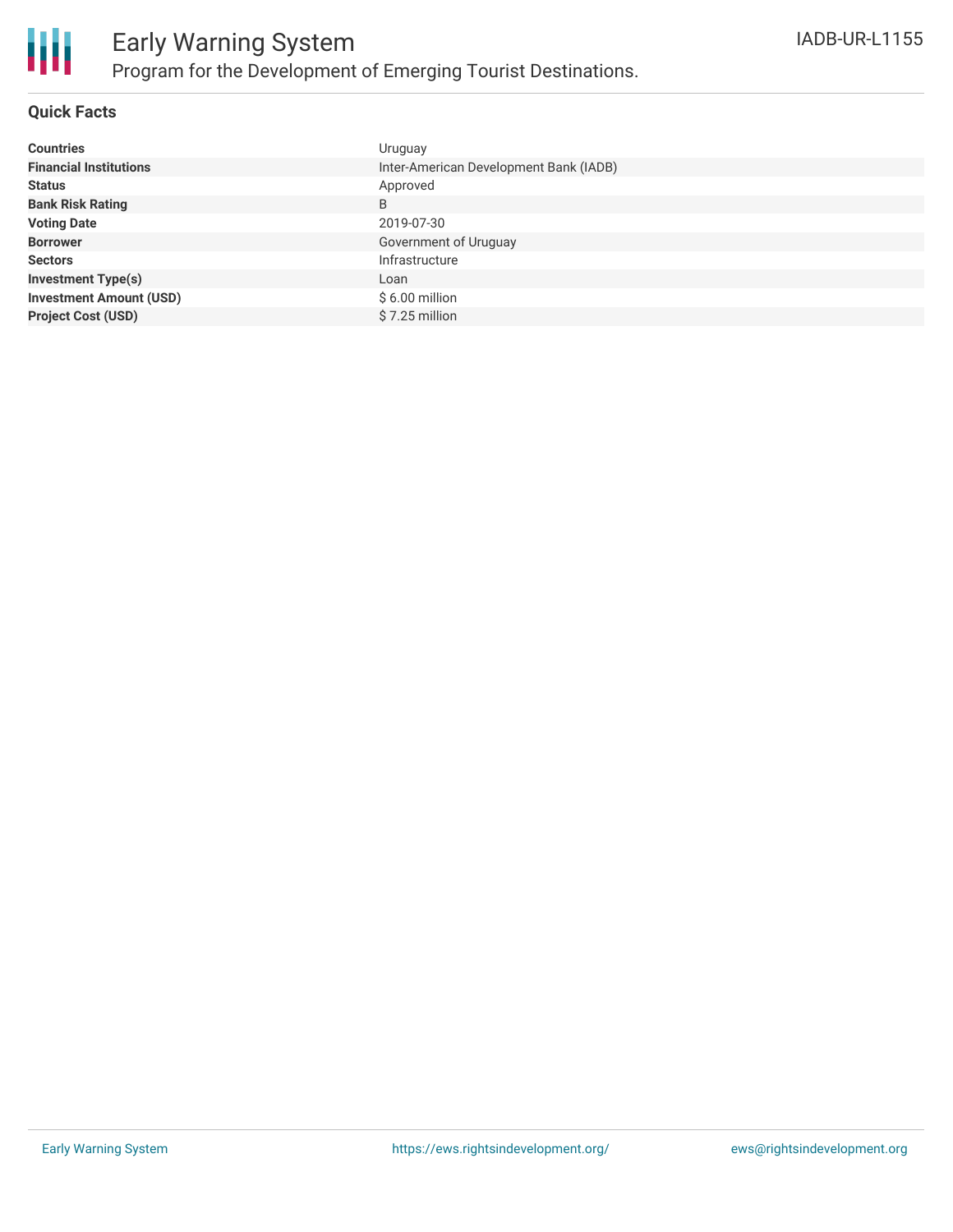

### **Project Description**

The objective of the CCLIP is to help generate employment and income in emerging destinations, consolidating tourism activity as a factor in balanced regional development. The objective of the second individual operation is to increase tourism spending in three emerging destinations (Lower Santa Lucía River Basin Corridor; Minas Corrales-Tacuarembó Northern Corridor; and Calera de las Huérfanas), as tourism is an input that triggers employment and income at the local level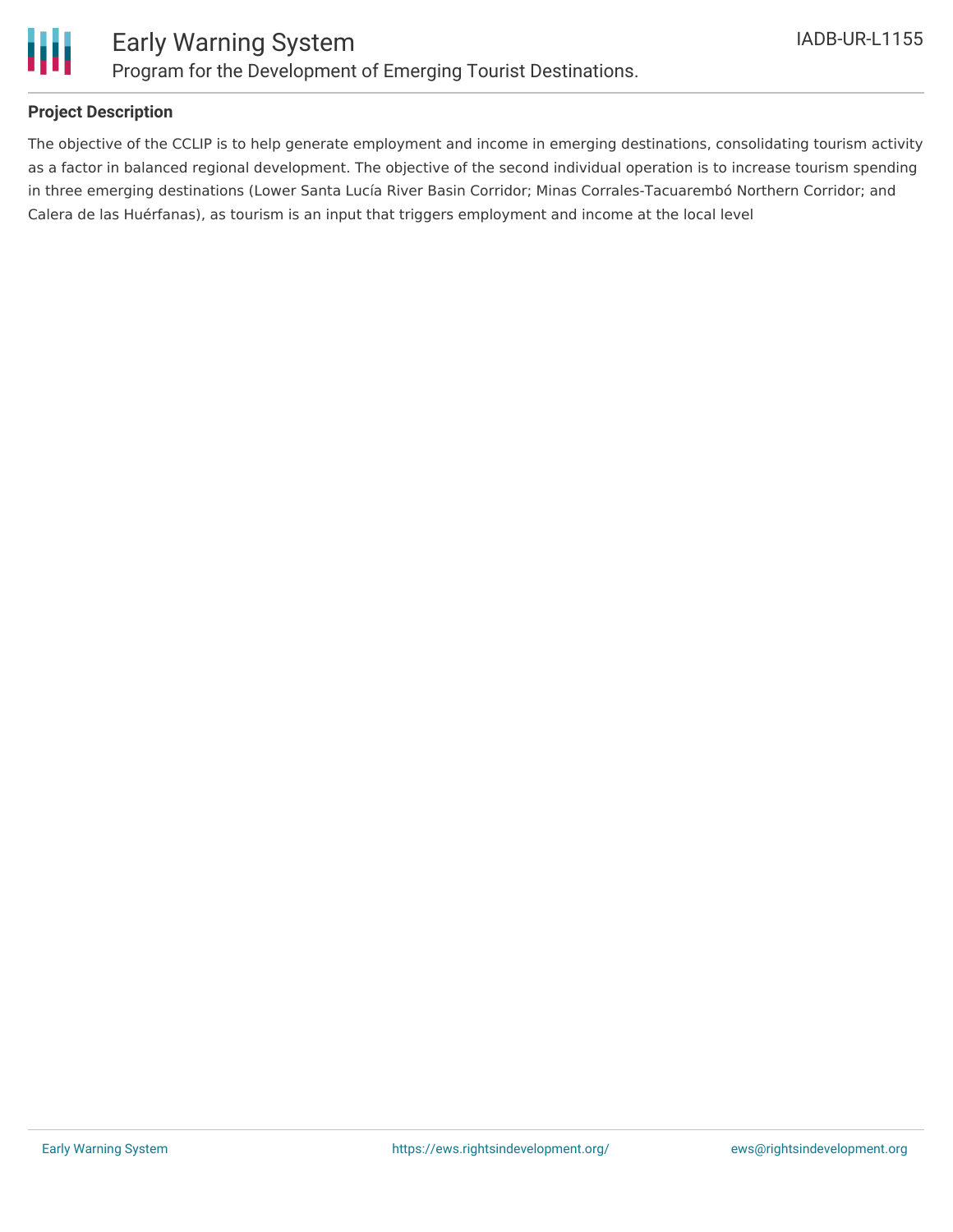

## Early Warning System Program for the Development of Emerging Tourist Destinations.

#### **Investment Description**

• Inter-American Development Bank (IADB)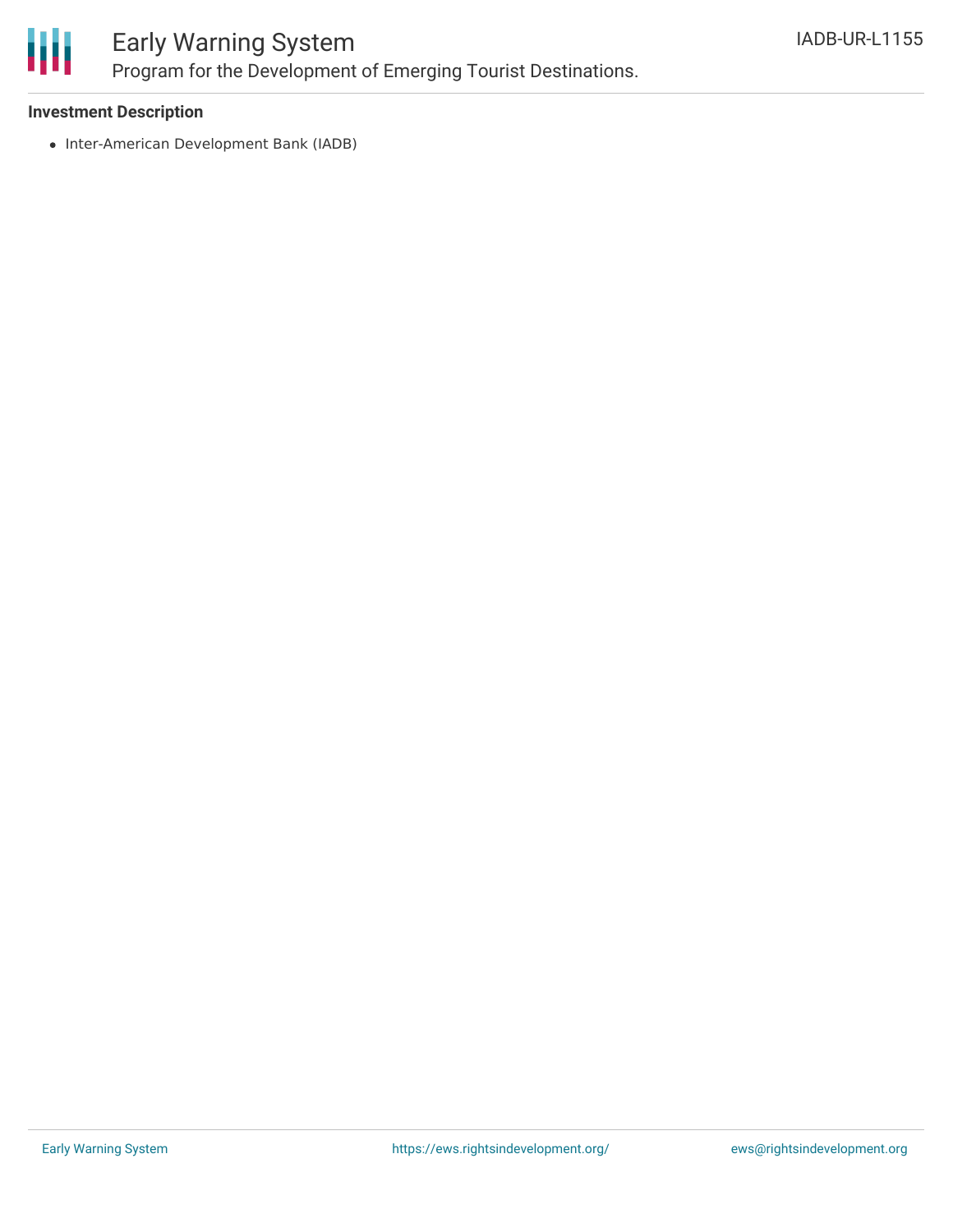### **Contact Information**

#### ACCOUNTABILITY MECHANISM OF IADB

The Independent Consultation and Investigation Mechanism (MICI) is the independent complaint mechanism and fact-finding body for people who have been or are likely to be adversely affected by an Inter-American Development Bank (IDB) or Inter-American Investment Corporation (IIC)-funded project. If you submit a complaint to MICI, they may assist you in addressing the problems you raised through a dispute-resolution process with those implementing the project and/or through an investigation to assess whether the IDB or IIC is following its own policies for preventing or mitigating harm to people or the environment. You can submit a complaint by sending an email to MICI@iadb.org. You can learn more about the MICI and how to file a complaint at http://www.iadb.org/en/mici/mici,1752.html (in English) or http://www.iadb.org/es/mici/mici,1752.html (Spanish).